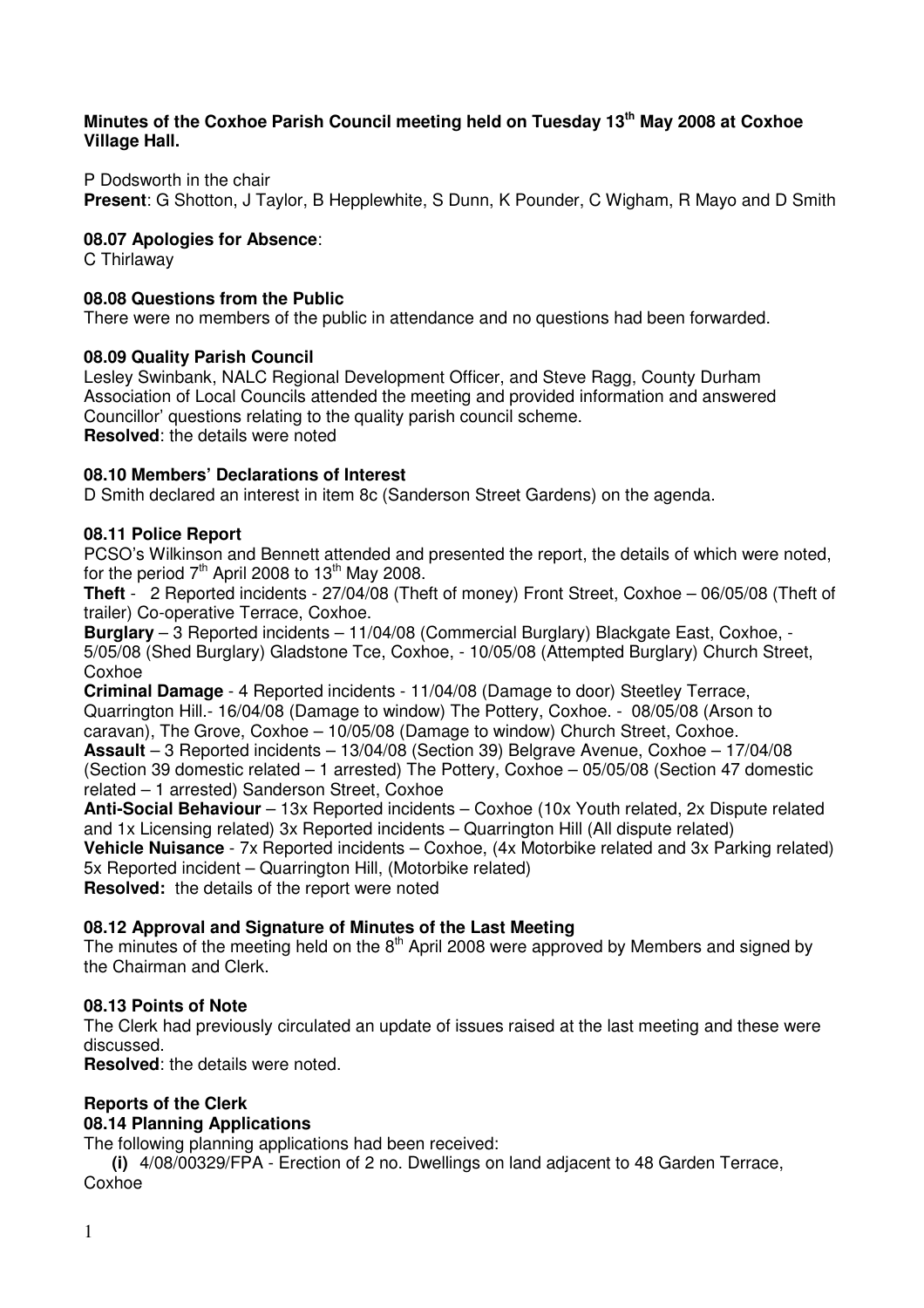**(ii)** 4/08/00375/AD - Erection and display of replacement non-illuminated information board at East Pasture Farm, Cornforth Lane, Coxhoe

**(iii)** 4/08/00353/FPA - Change of use of open space to private garden including erection of 1.8 metre fence to side and rear of existing dwelling and erection of garden shed at 69 Ashbourne Drive, Coxhoe

**(iv)** 4/08/00390/FPA - Erection of replacement detached garage to rear of existing dwelling at 130 The Grove, Coxhoe

**(v)** 4/08/00415/FPA - Erection of two storey pitched roof extension to side and rear and single storey pitched roof extension to rear of existing dwelling at 4 Pelham Court, Coxhoe.

**(vi)** In addition further discussions were held on the application (4/08/00290/CM) - Change of use of land at Coxhoe Quarry to composting of pre-shredded waste that had been discussed at the April meeting

**Resolved**: **(a)** There were no objections to application (i) to (v). **(b)** Councillor Smith to investigate possible planning gain money relating to application (i). **(c)** Parish Council objections to (vi) were confirmed and other objections were noted **(d)** A draft letter of objection and petition form were to be prepared and circulated relating to (vi).

# **08.14 Traffic Management**

Details of the highways committee meeting had been circulated and the latest update was discussed. A meeting to discuss possible locations for speed activated signs was to take place on 14 May.

**Resolved**: **(i)** the details and comments relating to the West Terrace/Coronation Terrace scheme were noted **(ii)** a further traffic management with Gordon Wingrove be arranged in the near future **(iii)** agreed to purchase 2 vehicle activated signs and 4 posts. This to be financed from monies brought forward at the end of year.

# **08.15 Insurance Cover**

The Clerk detailed the revised cost of insurance cover, details of revised Employers and Public Liability policies in the light of the Corporate Homicide and Corporate Manslaughter Act. **Resolved**: **(i)** the details were noted **(ii)** a meeting of the risk assessment party to be held to review the Council's current risk assessment

### **08.16 Final Accounts and Annual Return**

Details of the final account statements approved by minute 07.210 dated  $8<sup>th</sup>$  April 2008, including the balance sheet, bank reconciliation statement, income and expenditure account, and supporting financial statement were again discussed by all Members. The accounts had been audited, by the Internal Auditor, who had confirmed them as correct and had signed the relevant portion of the annual return. A copy of the annual return had previously been circulated to each member for consideration and discussion.

**Resolved: i)** the final accounts, including the balance sheet, bank reconciliation statement, income and expenditure account, and supporting financial statement were again approved and signed by the Chairman and Clerk **ii)** the statement of accounts for 2007/08 was approved by the Council and duly signed by the Chairman **iii)** the annual governance statement was agreed by the Council and duly signed by the Chairman

### **08.17 Internal Audit Report**

The report of the internal auditor had been previously circulated to Members and its recommendations were discussed in detail. Mr Bestford had indicated that he wished to terminate his role as Internal Auditor.

**Resolved: (i)** the seven recommendations of the internal auditor were approved for immediate implementation **(ii)** the resignation of the auditor was noted and arrangements be made for the appointment of a replacement.

# **08.18 Budget Update**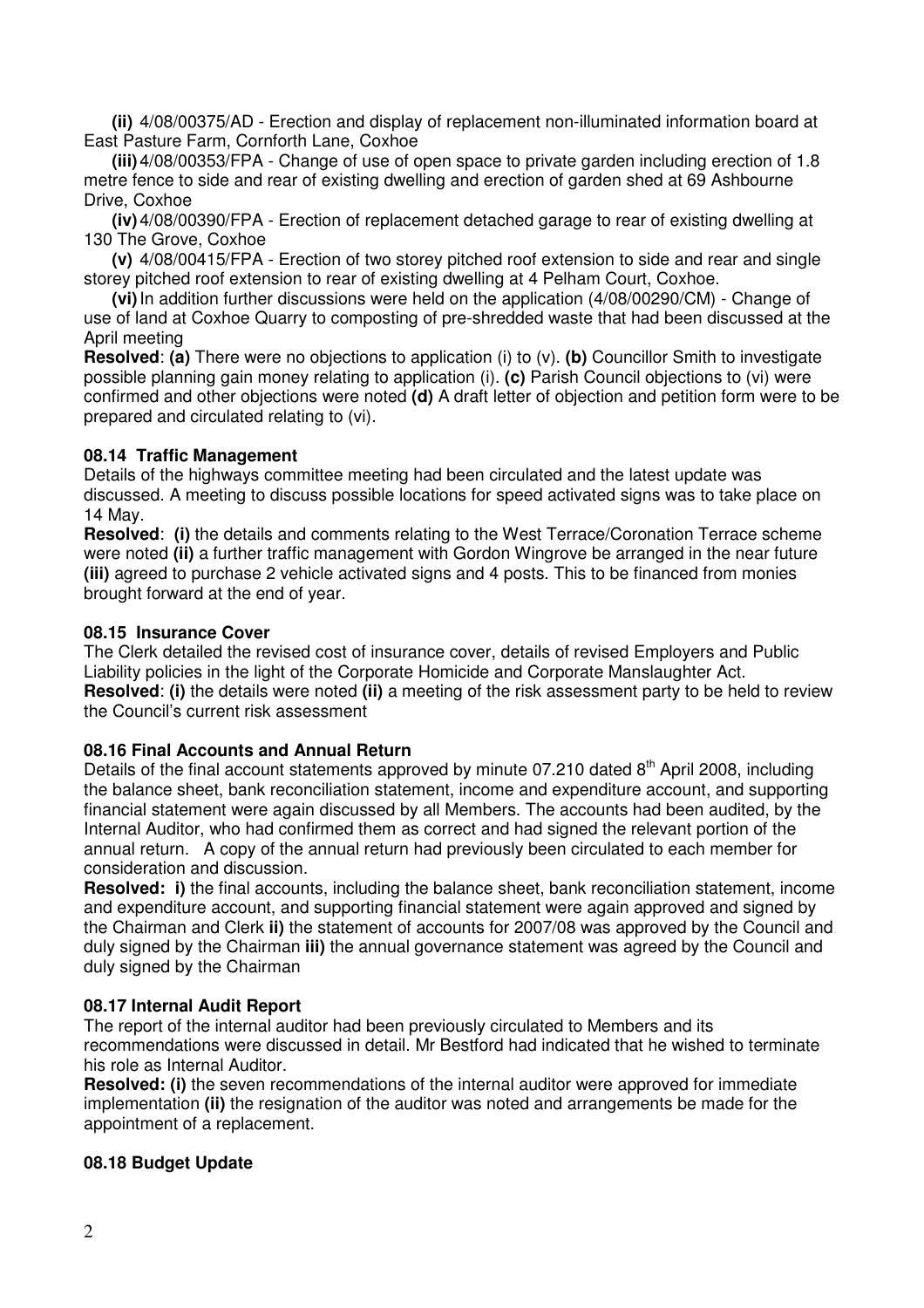The Clerk had circulated the latest budget statement and reconciliation and these were discussed. A request had been received from Quarrington Hill allotment holders for the Council to provide fencing materials. A budget of £500 had been approved for flower beds at Quarrington Hill and a quotation was being sought from Thinford Nurseries. Thinford Nurseries had provided a quotation for the supply and watering of hanging baskets at the same rate as for 2007.

**Resolved**: **(i)** the budget position was noted **(ii)** further details on allotment fencing to be requested **(iii)** an order to be placed for flower beds subject to it meeting the budget requirement **(iv)** the quotation from Thinford Nurseries was accepted and an order be placed.

### **08.19 Tree Planting**

Possible locations for tree planting towards the end of the year were discussed.

**Resolved**: To contact residents of The Avenue and Coronation Terrace about possible tree planting in the area.

### **08.20 Ballot Boxes**

The use of ballot boxes for questionnaires, etc was discussed. **Resolved:** The Clerk to contact the City Council for information on potential boxes.

# **Correspondence**

### **08.21 Resignation – Councillor J Beecham**

Councillor Beecham had tendered her resignation from the Council due to other commitments. **Resolved**: The Clerk to arrange to advertise the vacancy immediately on the village notice boards.

# **08.22 Resignation – N King – Parish Clerk**

Neil King had tendered his resignation from the post of Parish Clerk. Members gave a vote of thanks for the work that he had done. The Chairman called for a special meeting to discuss the requirements for a new Clerk.

**Resolved**: **(i)** A special Council Meeting is held on Friday 23 May at 4:00pm to discuss the requirements for a new clerk **(ii)** the Clerk to provide draft documents for consideration.

### **08.23 County Association – Quality Parish Council**

Details of the latest update on this issue had been circulated for consideration. **Resolved**: the details were noted.

### **08.24 County Association – Training**

Details of various training courses had been circulated for consideration **Resolved**: the details were noted.

### **08.25 Durham County Council – Access to Corporate Procurement Service**

Details of the County Council's corporate procurement service and its availability to Parish Council's had been circulated and were discussed in detail **Resolved**: the details were noted for future potential use.

# **08.26 County Association – Awards for Bridging Cultures**

Details of this new award scheme had been circulated for consideration. **Resolved**: the details were noted.

### **08.27 County Association – Financial Services Compensation Scheme**

Details of how the financial services compensation scheme affected Parish Councils had been circulated for consideration.

**Resolved**: the details were noted.

### **08.28 Mr G Fletcher – Provision of Internal Audit Service**

A letter had been received from Mr Fletcher offering to provide the Council's Internal Audit Service and this was considered in detail